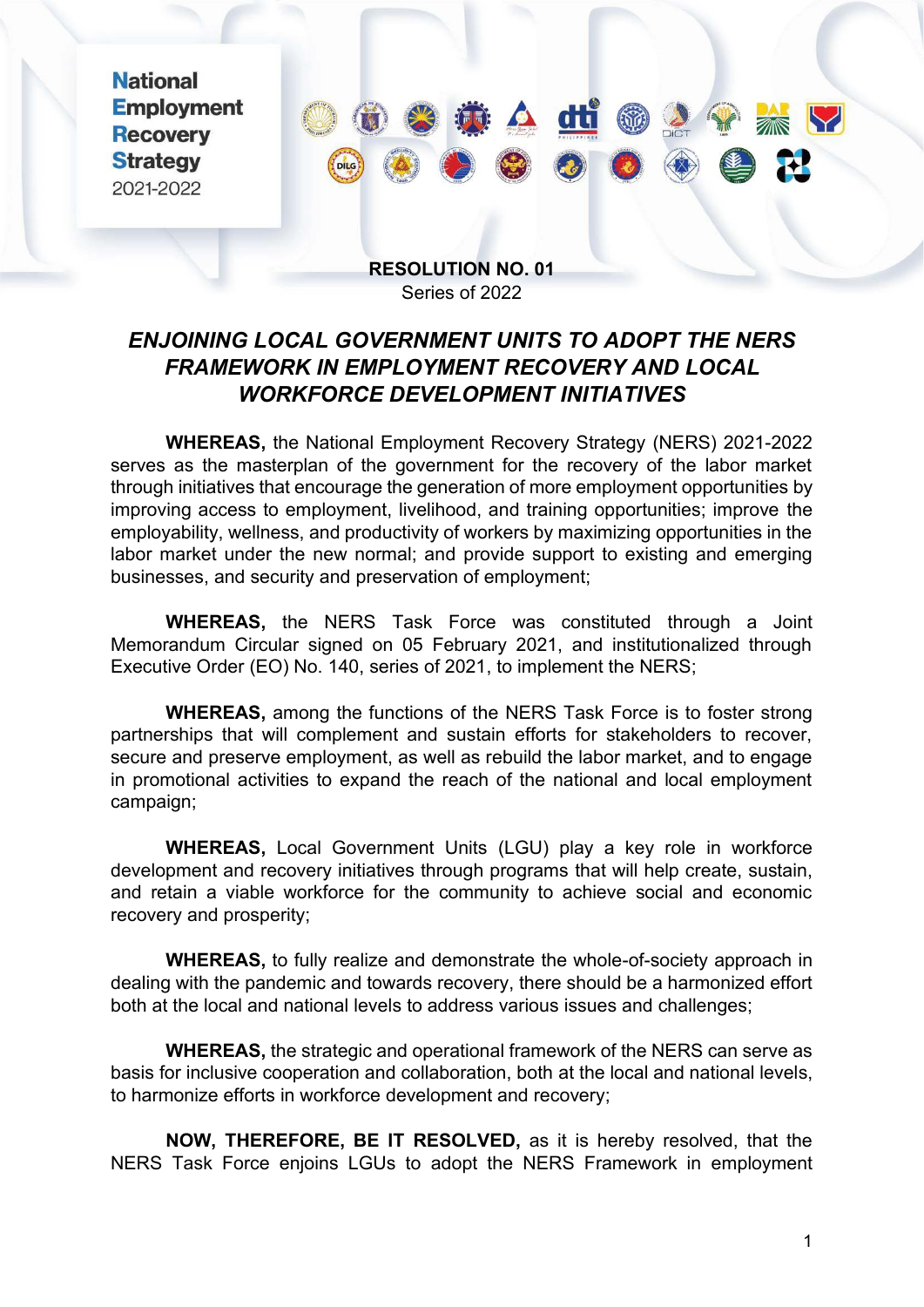recovery and local workforce development initiatives. For this purpose, an Operational Guidelines on the implementation of the localization of NERS shall be issued through a Joint Memorandum Circular;

**FURTHER, the Department of the Interior and Local Government is requested** to cascade this information to local government units through a Memorandum Circular;

**RESOLVED FURTHER, that the Chairperson and Co-Chairpersons shall be** duly authorized to sign this Resolution for and on behalf of the NERS Task Force.

**APPROVED** this day of February, 2022 during the meeting of the NERS Task Force Principals, via Video Conference.

On behalf of the NERS Task Force

**SECRETARY RAMON M. LOPEZ** Department of Trade and Industry Chairperson, NERS Task Force

**SECRETARY SILVE** 

Department of Labor and Employment Co-Chairperson, NERS Task Force **Uffice of the Secretary** 

SECRETARY ISIDRO S. LAPEÑA Technical Education and 4 Skills Development Authority Co-Chairperson, NERS Task Force

Dept. of Labor & Employment